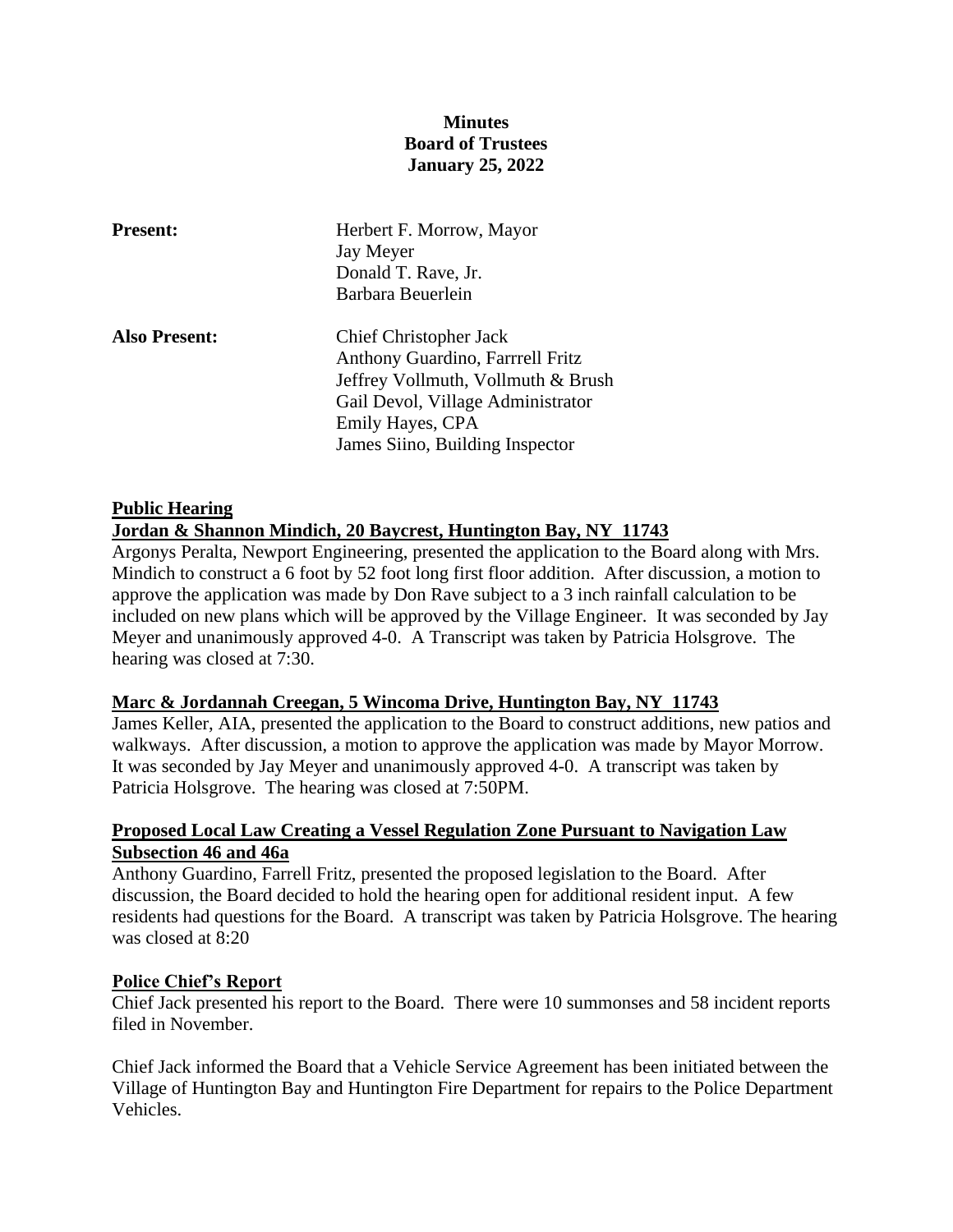The Intermunicipal Agreement for dispatch between the Village of Northport and the Village of Huntington Bay expired as of December 2021. Mayor Morrow is in discussions with Northport.

The budget is running to surplus.

# **Public Comments**

There were no public comments.

### **Road Commissioner's Report**

Mayor Morrow informed the Board that all current road work in the Village had slowed down with the exception of drain work on Bay Avenue.

#### **Village Administrator's Report**

Ms. Devol delivered her report to the Board. Two (2) tax bills remain unpaid. Reminder letters Have been sent to the residents.

The snow assessments have all been paid.

Two worker's compensation audits were completed in December 2021 (2020 - due to Covid and 2021).

The toy drive in December was a huge success. The residents of Huntington Bay showed up in force!

# **Bills**

The financials were presented to the Board. After discussion, a motion to accept the bills as presented was made by Barbara Beuerlein. It was seconded by Jay Meyer and unanimously approved 4-0.

# **Tree Ordinance**

Mrs. Beuerlein discussed tree issues regarding a new tree ordinance. The Board agreed to keep the discussion open and review again next month.

# **Minutes**

A motion was made by Don Rave to approve the December 2021 minutes. It was seconded by Jay Meyer and unanimously approved 4-0.

A motion was made by Don Rave to close the meeting. It was seconded by Jay Meyer and unanimously approved 4-0. The meeting was closed at 9:30 PM.

Respectfully Submitted,